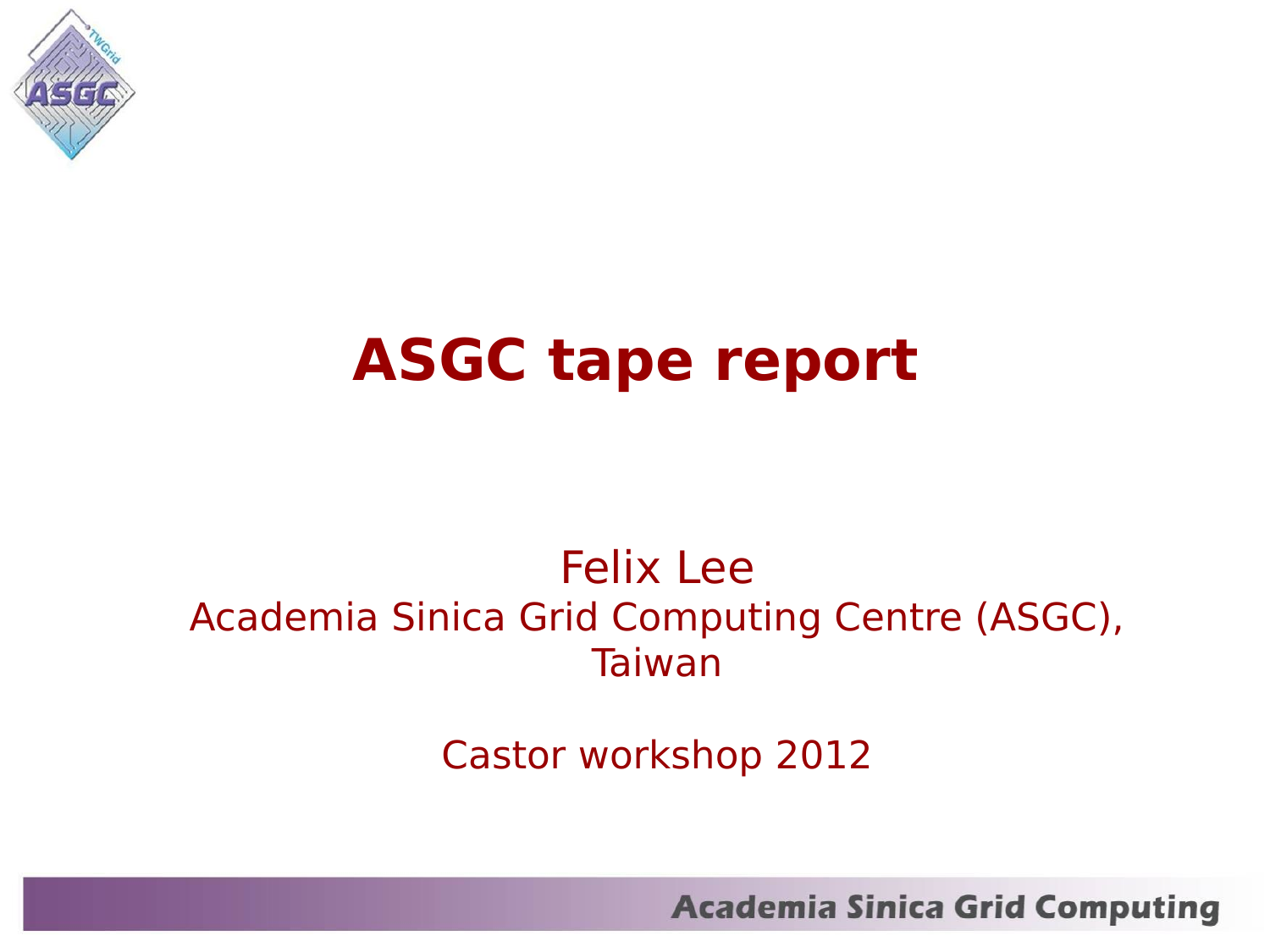# **ASGC tape lib historical event**

- First delivery in 2007.
- Upgraded to LTO4 drives in 2008.
- Surveyed after DC fire accident in 2009
	- But some tapes became pretty unreliable.
	- Repacked all of potential bad tapes
- Configured tape robot HA and load balancing in 2010.
	- We were the first customer to implement IBM TS3500 tape HA solution in Taiwan.
	- $\bullet$  Not a good sign actually...
	- It look almost three months to entirely close this case.
- Lived in peace in 2011
	- Replaced almost all LTO3 tapes by LTO4, still a few remainings.
- Tape single robot failure in 2012
	- We have been charging very high maintenance fee

Not yet fixed the robot, so, we lost HA at this moment..<br>**Academia Sinica Grid Computing**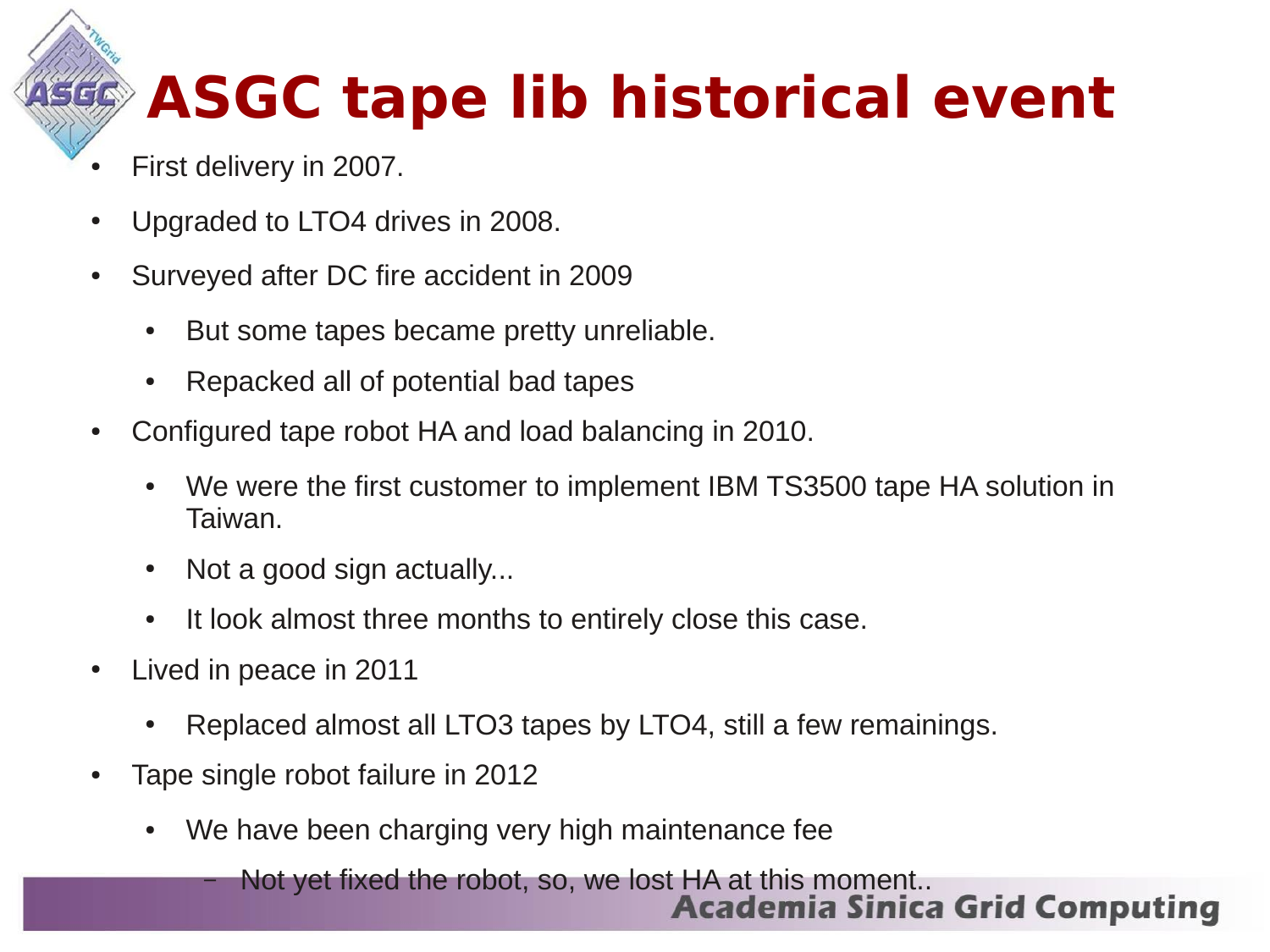

## **IBM TS3500 configuraion**

- 8 frames, two service bays
- L52\*1, D52\*1, D53\*4, S54 \*2
- Total cartridges: 5025.
- 30 LTO4 drives
- Two robots
	- One failure. : (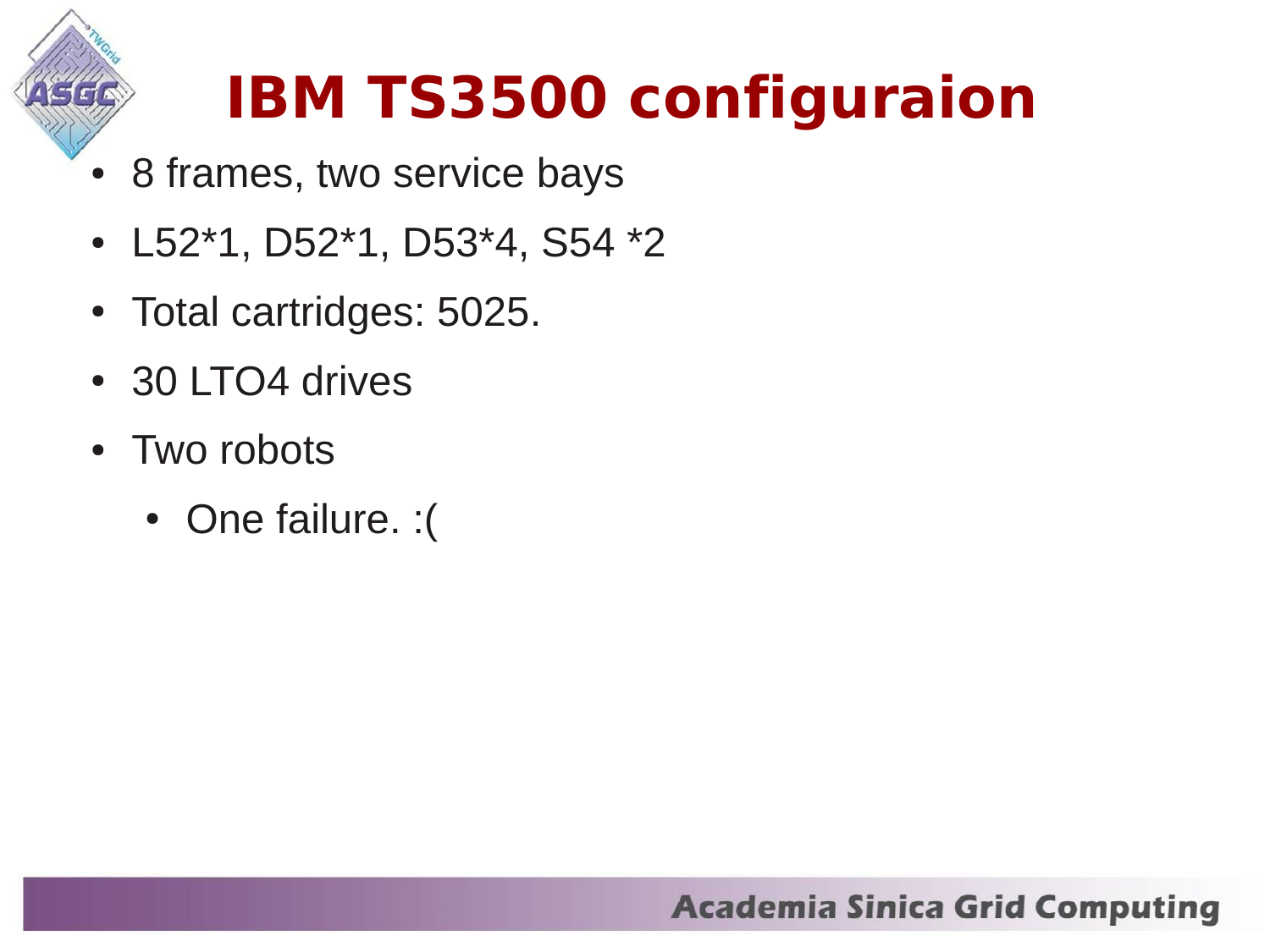

- Mysterious empty tapes.
	- In Castor, it showed that they should have data.
	- But there was no data in such tapes.(raw level "dd" got nothing...)
	- We had two tapes in this trouble.
	- Root cause is still unknown...
- Stuck mounting.
	- Sometimes, tape can't be mounted properly.
	- Mountape command stuck in tape server.
		- We have to kill process and restart taped.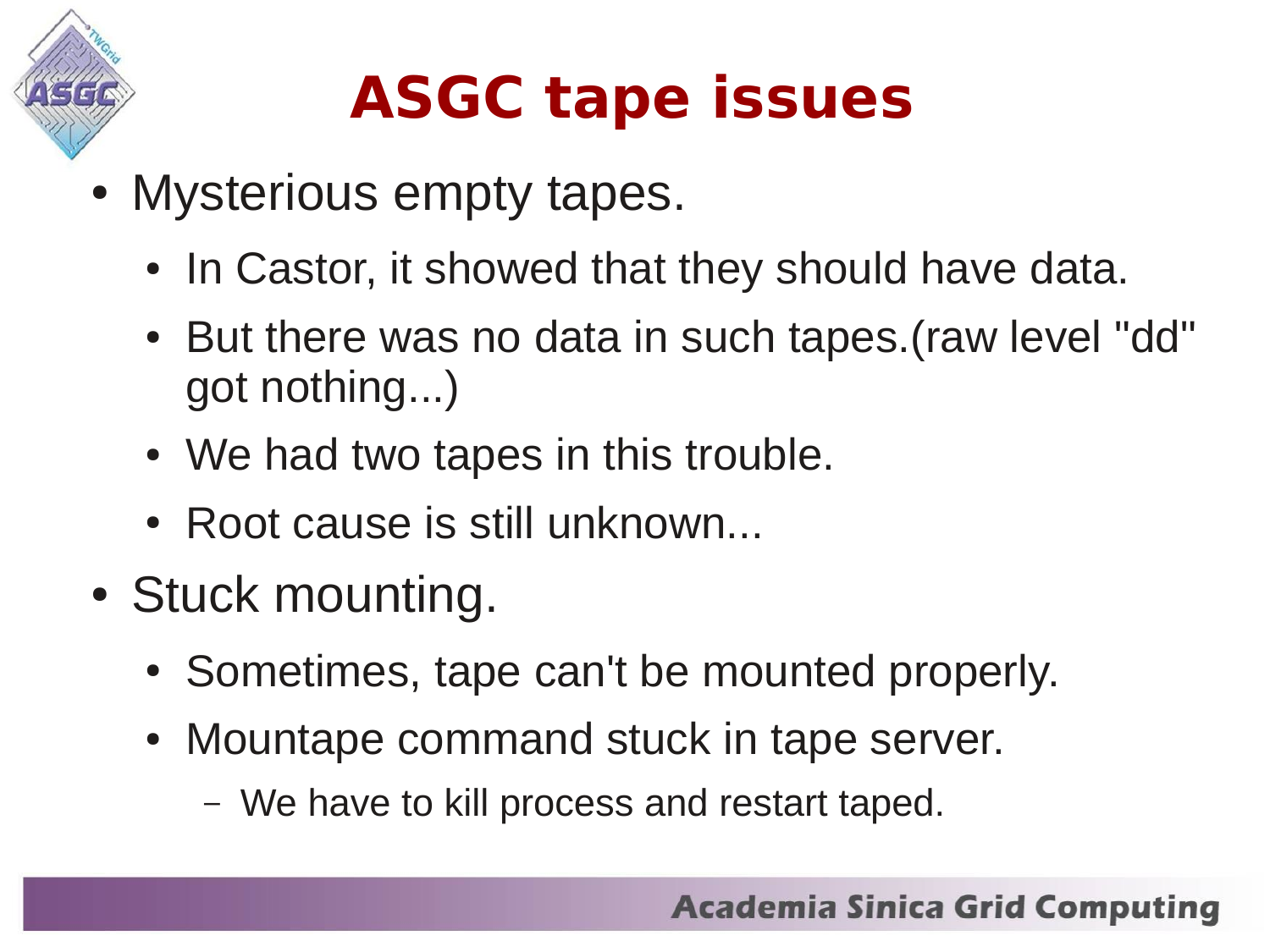

- Struck tape
	- One day, we noticed one tape wasn't accessible..
	- Requests had been pending to it for days.
		- Tape could not be mounted, failed with smc, mtx...,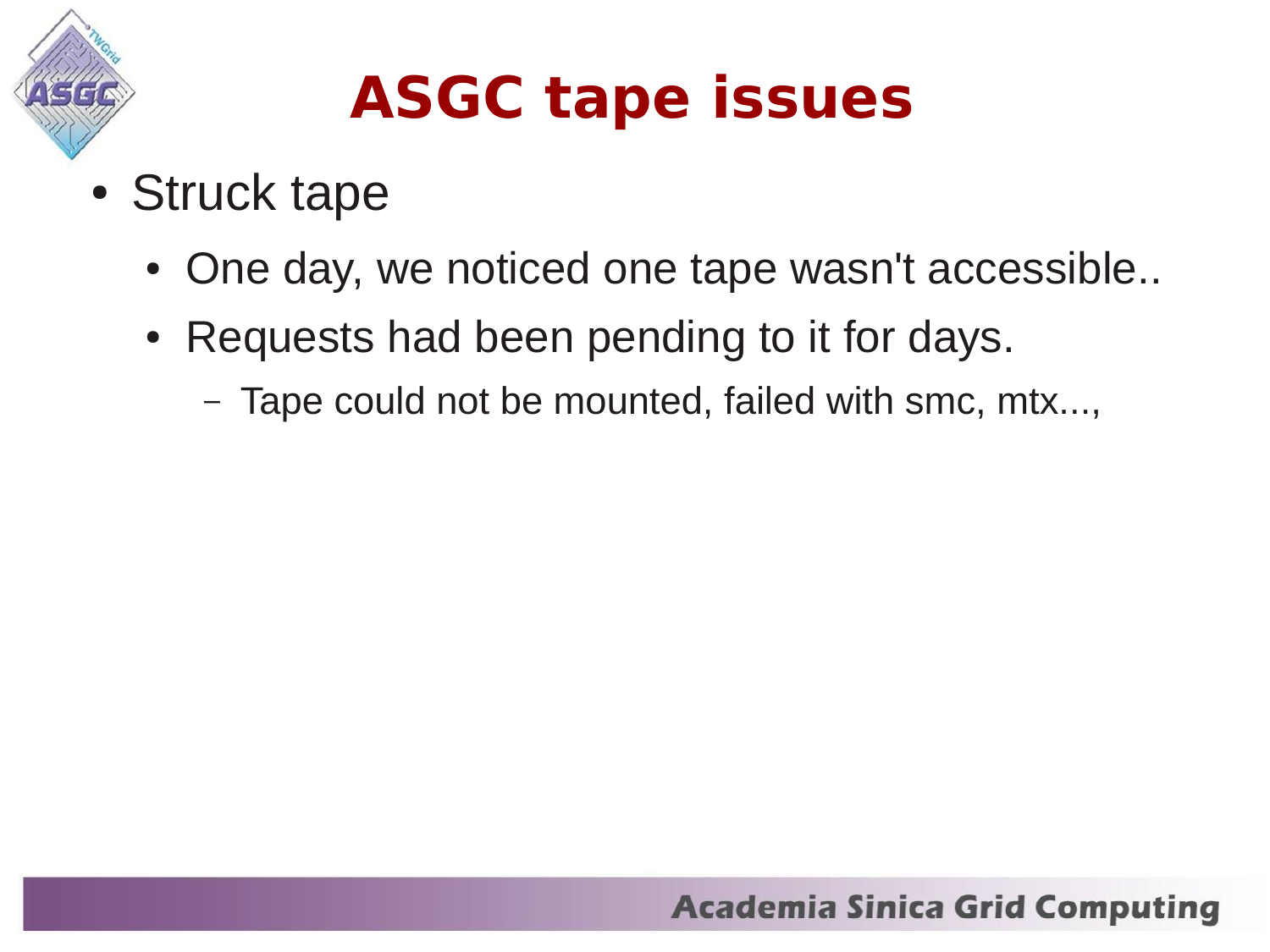

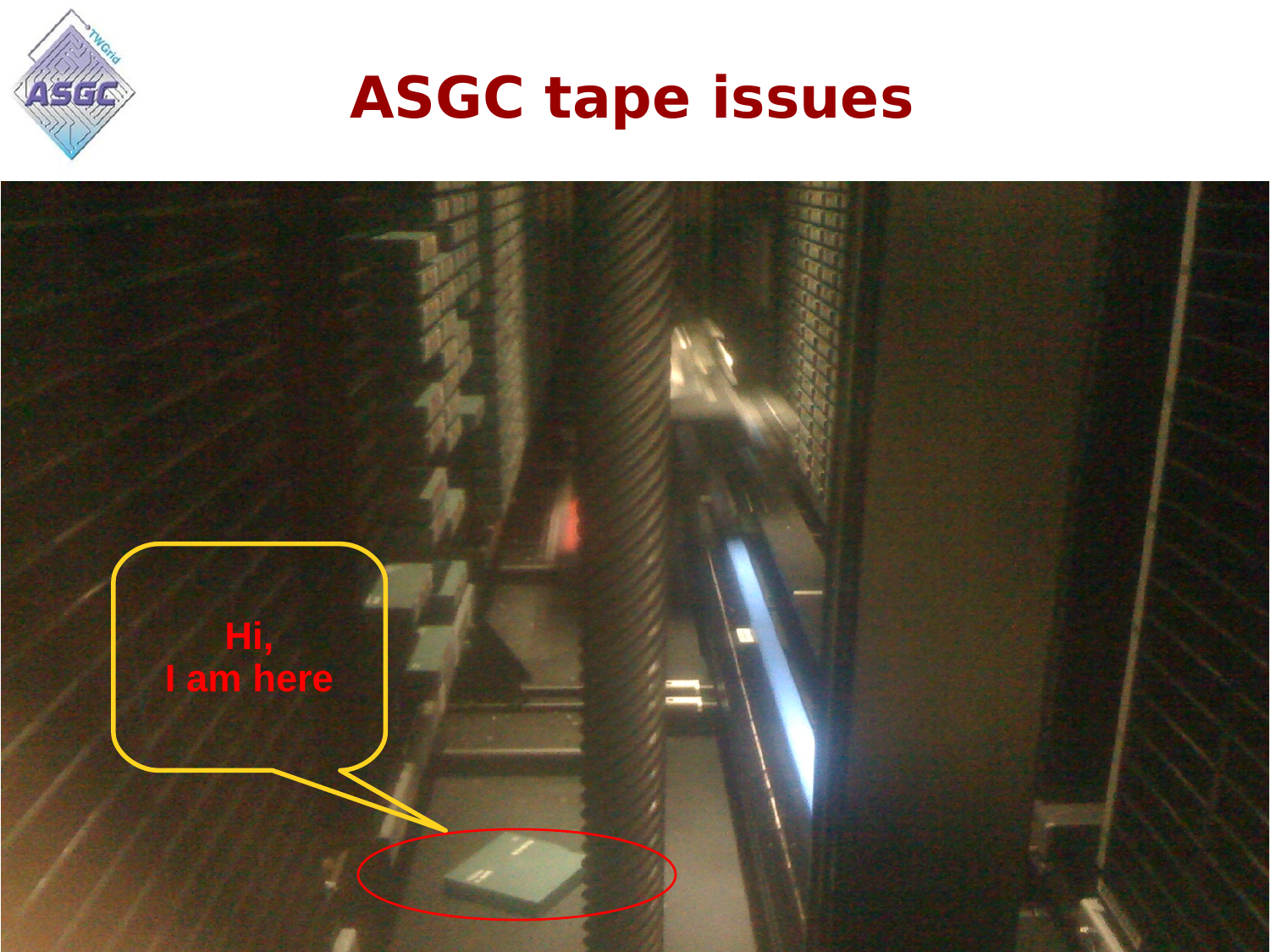

- IBM mentioned that could happen because there is rubber band in gripper to make gripper to hold tape steadily.
	- And that is expendable parts for sure, it could break after time passes.